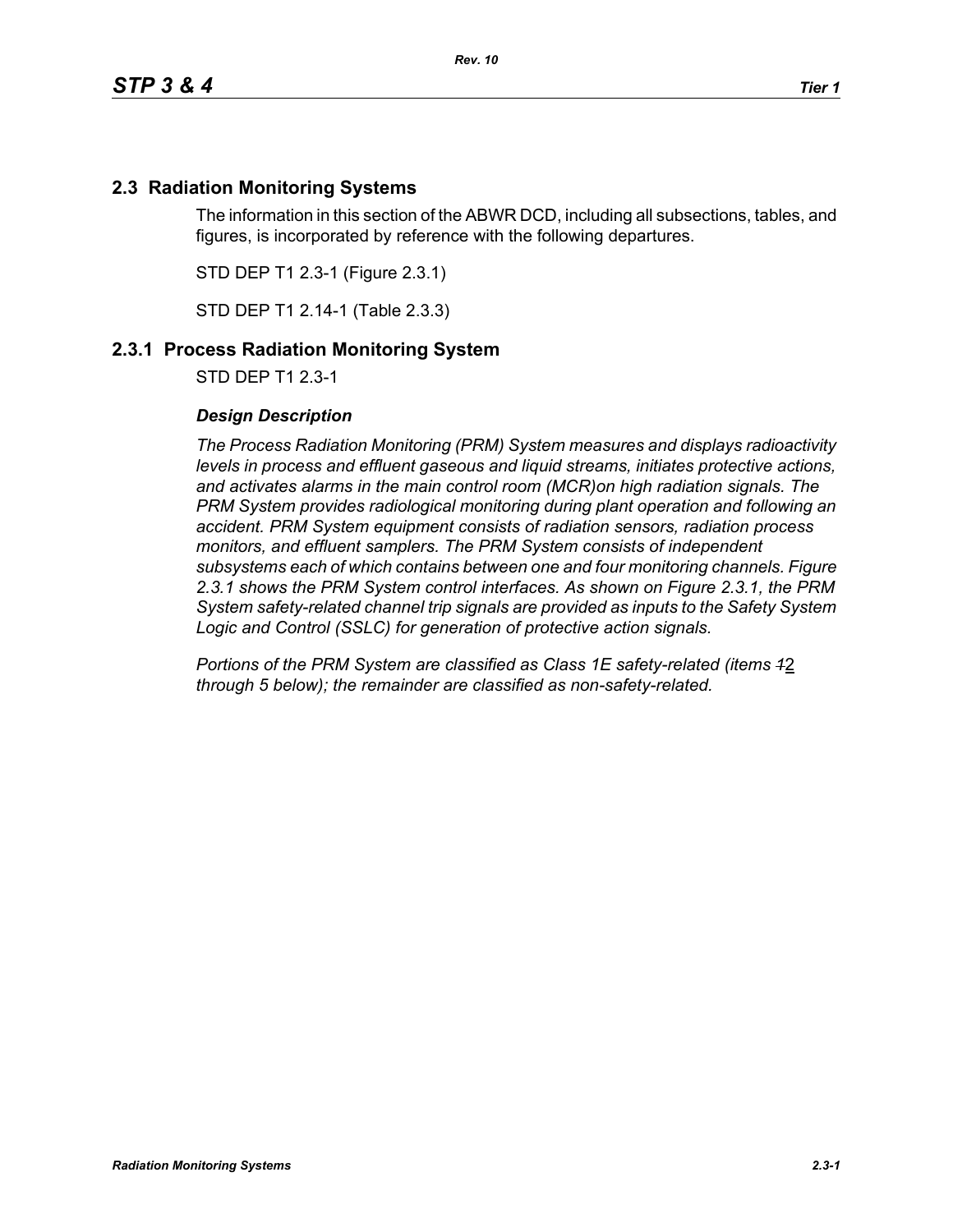



Notes:

- 1. Diagram represents one of four PRM System divisions.
- 2. See Section 3.4, Figure 3.4b for SSLC processing.

**Figure 2.3.1 Process Radiation Monitoring System Control Interface Diagram**

*STP 3 & 4*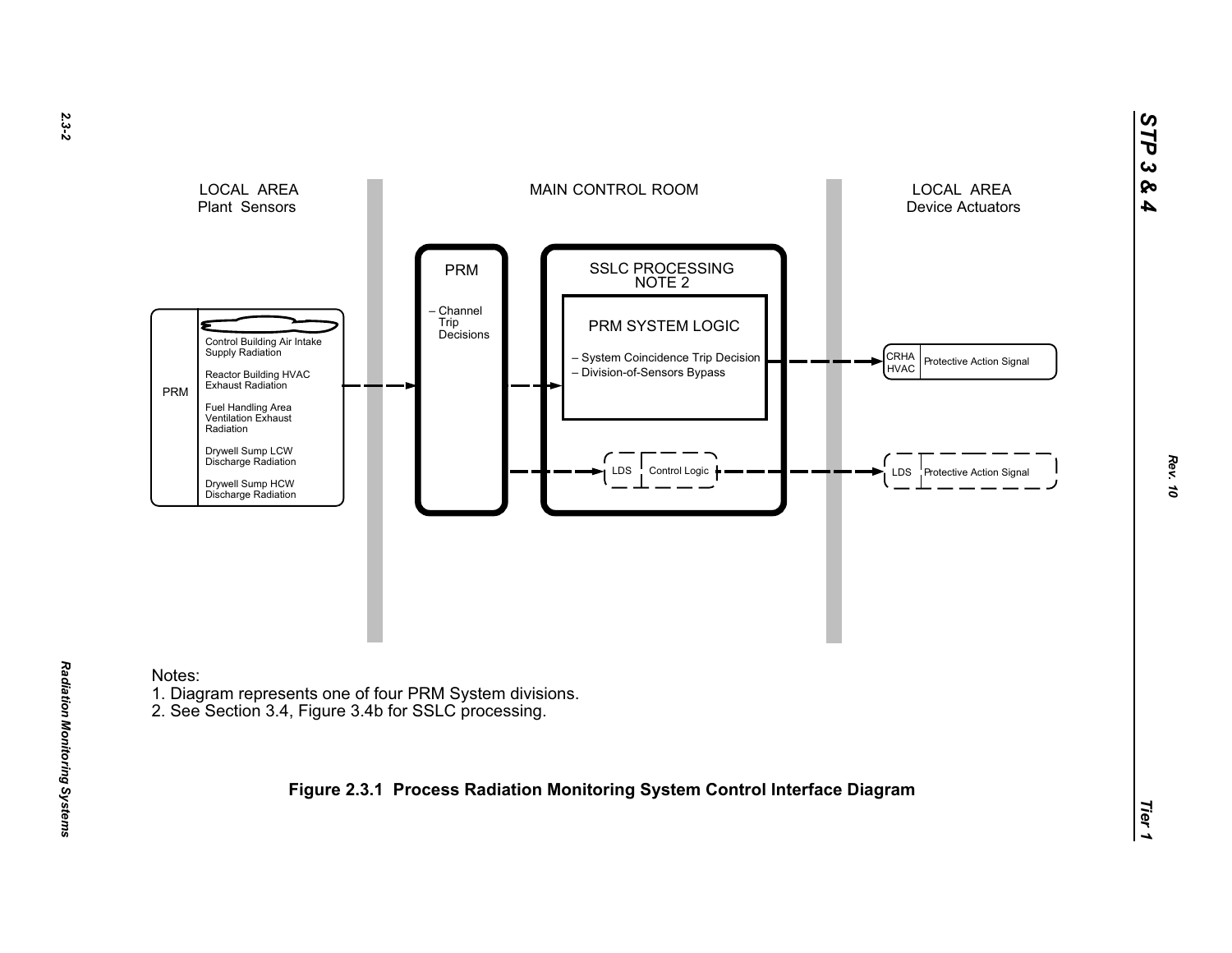## **2.3.3 Containment Atmospheric Monitoring System**

STD DEP T1 2.14-1

#### *Design Description*

The CAMS is classified as a Class 1E safety-related system, except the oxygen/hydrogen monitoring equipment in CAMS is non-safety-related*.*

*Operation of each CAMS division* the oxygen/hydrogen monitoring equipment *can be*  activated manually or automatically during a post-accident condition by a signal *indicating a high drywell pressure or a low reactor water level.* 

*One radiation channel of each CAMS division monitors the radiation level in the drywell and the other channel monitors the radiation level in the suppression chamber.*

*The oxygen/hydrogen monitoring equipment of each CAMS division analyzes the hydrogen and oxygen gas concentration levels in the drywell or in the suppression chamber and provides separate gas concentration displays in the MCR.*

*Each CAMS division* of radiation channels *is powered from its respective divisional Class 1E power source. In the CAMS, independence is provided between the Class 1E divisions, and also between the Class 1E divisions and non-Class 1E equipment.*

*Both CAMS* equipment is *divisions are located in the Reactor Building, except for the radiation and the gas process monitors, which are located in the Control Building.*

*The CAMS has the following alarms, displays, and controls in the MCR:*

- *(1) Displays of radiation, hydrogen and oxygen levels.*
- *(2) Alarms for radiation levels, and for hydrogen and oxygen gas concentration levels.*
- *(3) Manual* or automatic *system level initiation of* oxygen/hydrogen monitoring equipment *for each CAMS division.*